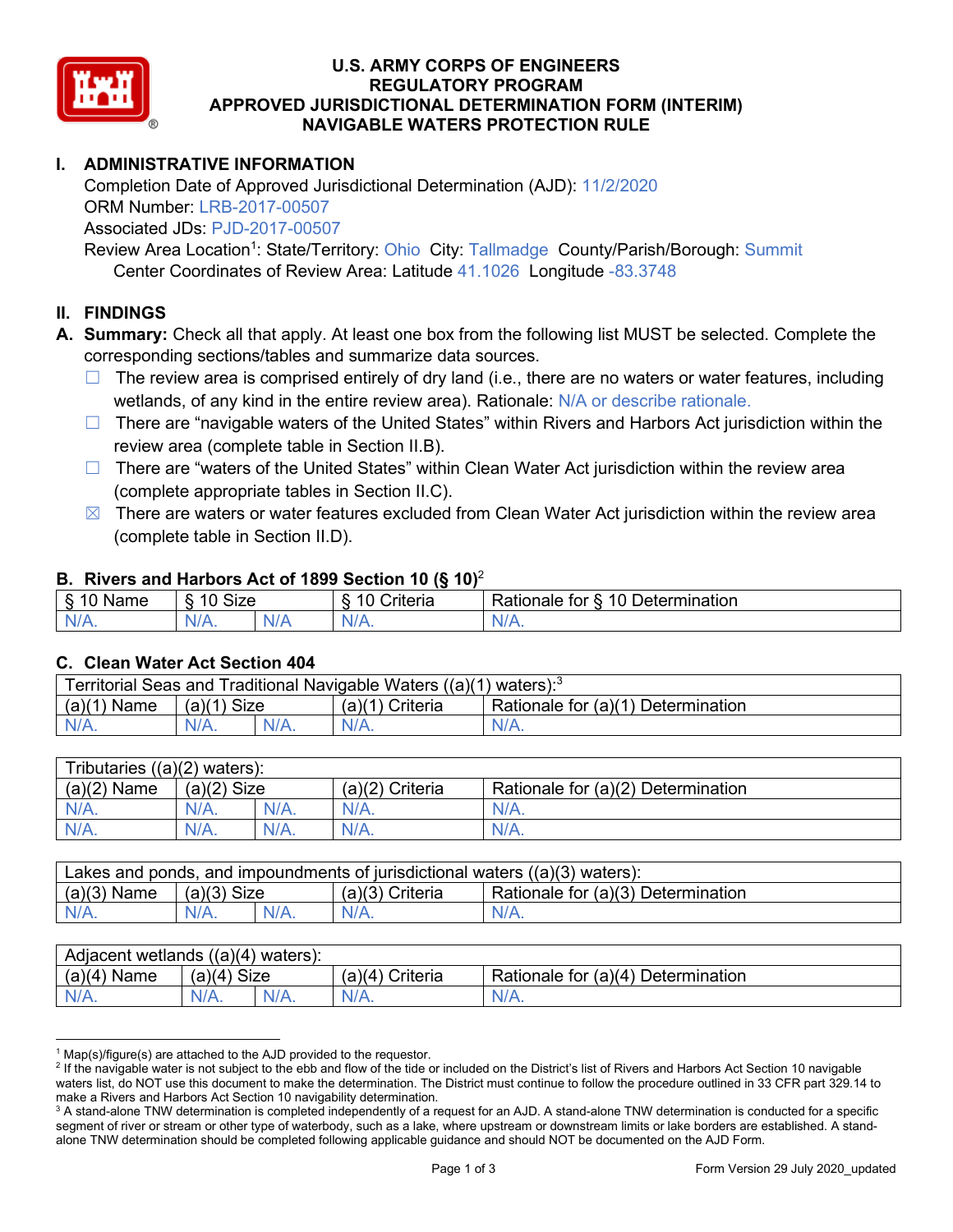

### **U.S. ARMY CORPS OF ENGINEERS REGULATORY PROGRAM APPROVED JURISDICTIONAL DETERMINATION FORM (INTERIM) NAVIGABLE WATERS PROTECTION RULE**

### **D. Excluded Waters or Features**

| Excluded waters $((b)(1) - (b)(12))$ : <sup>4</sup>     |                                                                            |                  |                                    |                                                                                                                                                                                                                                                                                                                                                                                                                                                                                                                                                                                                                                                                                                                                                                                                                                                                                                                                                                                                                                            |  |  |
|---------------------------------------------------------|----------------------------------------------------------------------------|------------------|------------------------------------|--------------------------------------------------------------------------------------------------------------------------------------------------------------------------------------------------------------------------------------------------------------------------------------------------------------------------------------------------------------------------------------------------------------------------------------------------------------------------------------------------------------------------------------------------------------------------------------------------------------------------------------------------------------------------------------------------------------------------------------------------------------------------------------------------------------------------------------------------------------------------------------------------------------------------------------------------------------------------------------------------------------------------------------------|--|--|
| Exclusion                                               | <b>Exclusion Size</b>                                                      |                  | Exclusion <sup>5</sup>             | <b>Rationale for Exclusion Determination</b>                                                                                                                                                                                                                                                                                                                                                                                                                                                                                                                                                                                                                                                                                                                                                                                                                                                                                                                                                                                               |  |  |
| Name                                                    |                                                                            |                  |                                    |                                                                                                                                                                                                                                                                                                                                                                                                                                                                                                                                                                                                                                                                                                                                                                                                                                                                                                                                                                                                                                            |  |  |
| Wetlands A,<br>B, C, D, R, H,<br>I, $J$ , $S$ , and $K$ | 0.01, 0.03,<br>0.04, 0.02,<br>0.004,<br>0.03, 0.1,<br>$0.13$ , and<br>0.05 | $\text{acre}(s)$ | $(b)(1)$ Non-<br>adjacent wetland. | Observations indicate that these wetlands are<br>non-adjacent b(1) waters. These wetlands do not<br>meet any of the four criteria that would make an<br>(a)(4) adjacent water subject to jurisdiction under<br>Section 404 of the Clean Water Act. These<br>wetlands were circumnavigated during the<br>delineation. No defined<br>channels/tributaries/ditches were observed<br>flowing from these wetlands to any $(a)(1-3)$<br>water. Based on site observations the nearest<br>a(1-3) waters would not flood any of the wetland<br>areas at least once during a typical year. The<br>nearest evidence of typical year flow (i.e. debris,<br>leaf wracking) is located approximately 5 feet<br>from the offsite a(2) tributary. These wetlands<br>are all located further than 5 feet from the<br>nearest a(2) tributaries. Also, there are no<br>natural berms or the like located between the<br>a(2) onsite waters and these wetlands. Based on<br>the above it has been determined that these<br>wetlands are b(1) excluded waters. |  |  |

| Excluded waters $((b)(1) - (b)(12))$ : <sup>6</sup> |                       |                |                                                                                                                                                                                                   |                                                                                                                                                                                                                              |  |
|-----------------------------------------------------|-----------------------|----------------|---------------------------------------------------------------------------------------------------------------------------------------------------------------------------------------------------|------------------------------------------------------------------------------------------------------------------------------------------------------------------------------------------------------------------------------|--|
| <b>Exclusion Name</b>                               | <b>Exclusion Size</b> |                | Exclusion <sup>7</sup>                                                                                                                                                                            | Rationale for Exclusion Determination                                                                                                                                                                                        |  |
| Ditch 1                                             | 43                    | linear<br>feet | $(b)(5)$ Ditch that is<br>not an $(a)(1)$ or<br>$(a)(2)$ water, and<br>those portions of<br>a ditch<br>constructed in an<br>$(a)(4)$ water that<br>do not satisfy the<br>conditions of<br>(c)(1). | This is an excluded ditch that was constructed in<br>uplands, it does not capture a stream, and it is<br>not an adjacent wetland. A search of the Akron<br>East, OH quad does not show a stream channel<br>at this location. |  |

<sup>4</sup> Some excluded waters, such as (b)(2) and (b)(4), may not be specifically identified on the AJD form unless a requestor specifically asks a Corps district to do so. Corps districts may, in case-by-case instances, choose to identify some or all of these waters within the review area.

 $5$  Because of the broad nature of the (b)(1) exclusion and in an effort to collect data on specific types of waters that would be covered by the (b)(1) exclusion, four sub-categories of (b)(1) exclusions were administratively created for the purposes of the AJD Form. These four sub-categories are not

new exclusions, but are simply administrative distinctions and remain (b)(1) exclusions as defined by the NWPR. <sup>6</sup> Some excluded waters, such as (b)(2) and (b)(4), may not be specifically identified on the AJD form unless a requestor specifically asks a Corps district to do so. Corps districts may, in case-by-case instances, choose to identify some or all of these waters within the review area.

<sup>&</sup>lt;sup>7</sup> Because of the broad nature of the (b)(1) exclusion and in an effort to collect data on specific types of waters that would be covered by the (b)(1) exclusion, four sub-categories of (b)(1) exclusions were administratively created for the purposes of the AJD Form. These four sub-categories are not new exclusions, but are simply administrative distinctions and remain (b)(1) exclusions as defined by the NWPR.